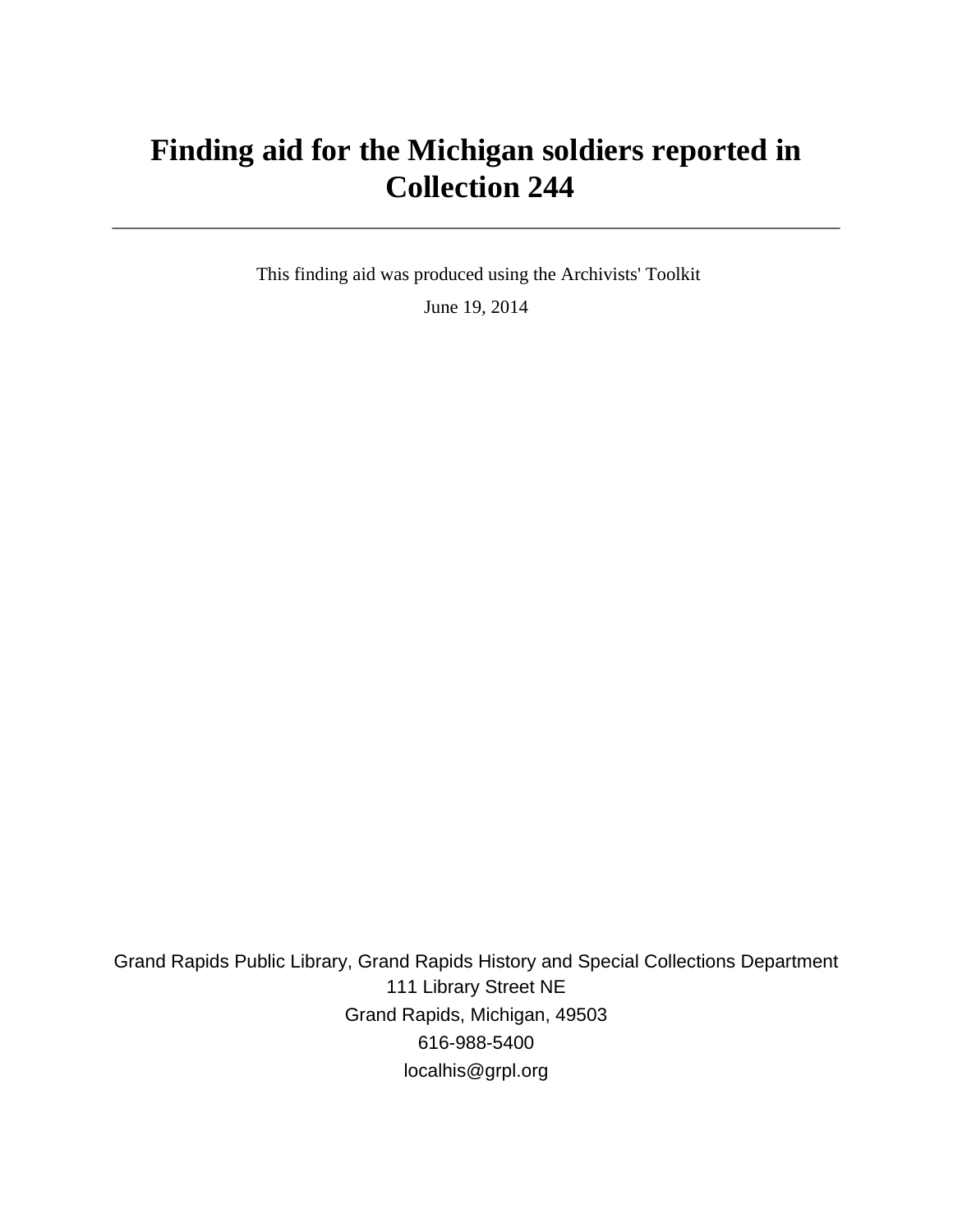# **Table of Contents**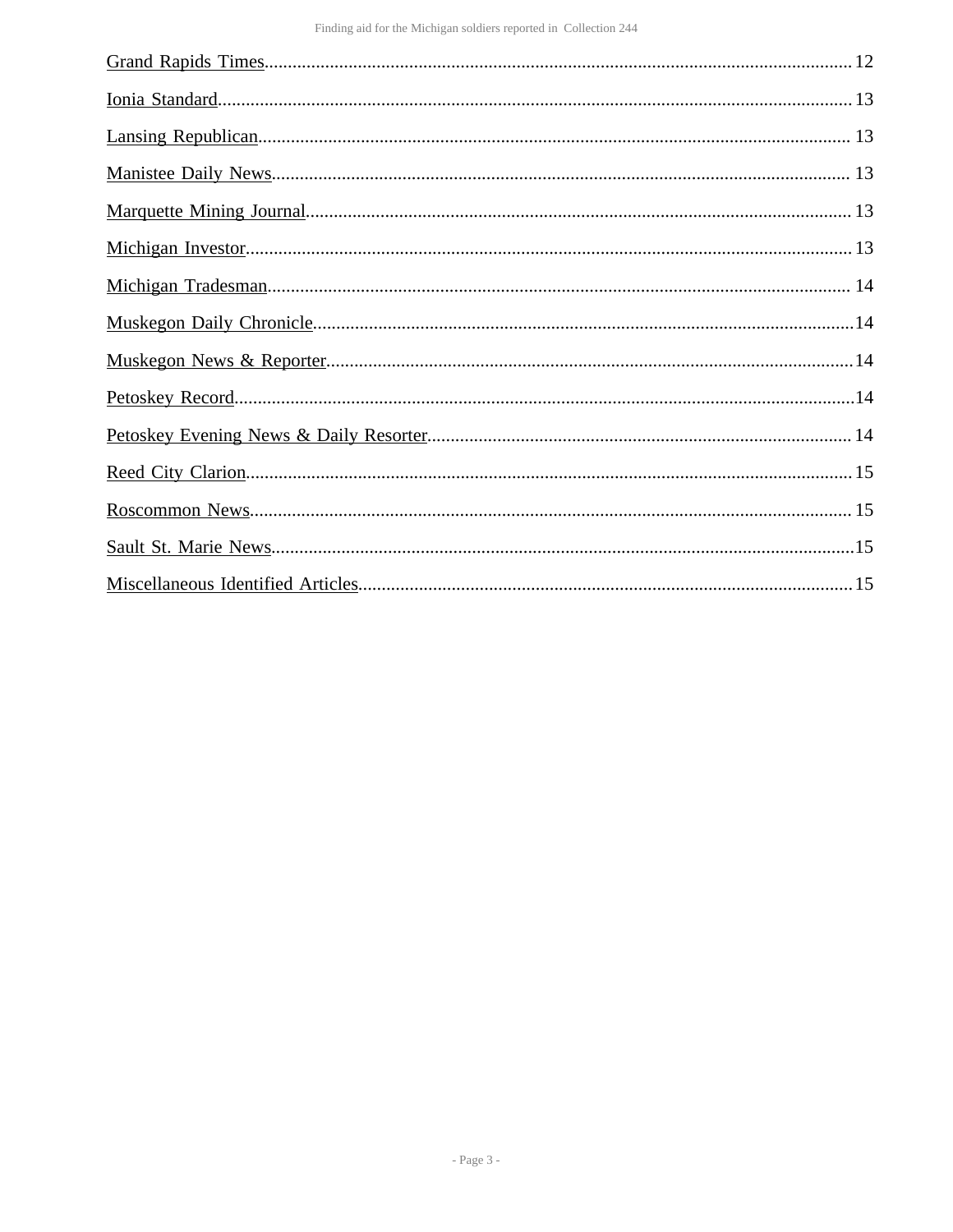# <span id="page-3-0"></span>**Summary Information**

..................................

| <b>Repository</b> | Grand Rapids Public Library, Grand Rapids History and Special<br><b>Collections Department</b>                                                                                                                                                                                                                                                                                                                                                                                                                                                                                                                                                                                                                                                                                                                                                                                                                                                                                                                        |
|-------------------|-----------------------------------------------------------------------------------------------------------------------------------------------------------------------------------------------------------------------------------------------------------------------------------------------------------------------------------------------------------------------------------------------------------------------------------------------------------------------------------------------------------------------------------------------------------------------------------------------------------------------------------------------------------------------------------------------------------------------------------------------------------------------------------------------------------------------------------------------------------------------------------------------------------------------------------------------------------------------------------------------------------------------|
| <b>Title</b>      | Michigan soldiers reported in Civil War era newspapers: Bajema<br>collection                                                                                                                                                                                                                                                                                                                                                                                                                                                                                                                                                                                                                                                                                                                                                                                                                                                                                                                                          |
| Date [inclusive]  | 1858-1913                                                                                                                                                                                                                                                                                                                                                                                                                                                                                                                                                                                                                                                                                                                                                                                                                                                                                                                                                                                                             |
| <b>Extent</b>     | 2.3 Linear feet Five boxes                                                                                                                                                                                                                                                                                                                                                                                                                                                                                                                                                                                                                                                                                                                                                                                                                                                                                                                                                                                            |
| Language          | English                                                                                                                                                                                                                                                                                                                                                                                                                                                                                                                                                                                                                                                                                                                                                                                                                                                                                                                                                                                                               |
| <b>Abstract</b>   | The Michigan Soldiers Reported in Civil War Era Newspapers : the<br>Bajema Collection contains photocopies of newspaper clippings, reporting<br>activities of Michigan soldiers during the Civil War. While the clippings<br>are historical in content, the collection of the clippings has been gathered<br>beginning in the 1990's and continues today. Review and collection is<br>done by the donor, Carl Bajema, historian & former faculty member at<br>Grand Valley State University, Grand Rapids, Mi. The eclectic collection<br>is composed primarily of West Michigan newspapers. However, Detroit<br>newspapers and sometimes even a few out of state newspapers may be<br>included. The Civil War era clippings deal with recruitment, reports of<br>battles and deaths of local soldiers, and of attitudes of soldiers. Also<br>included are post Civil War clippings reporting memoirs of GAR veterans,<br>activities that took place during GAR reunions, and finally obituaries of<br>many veterans. |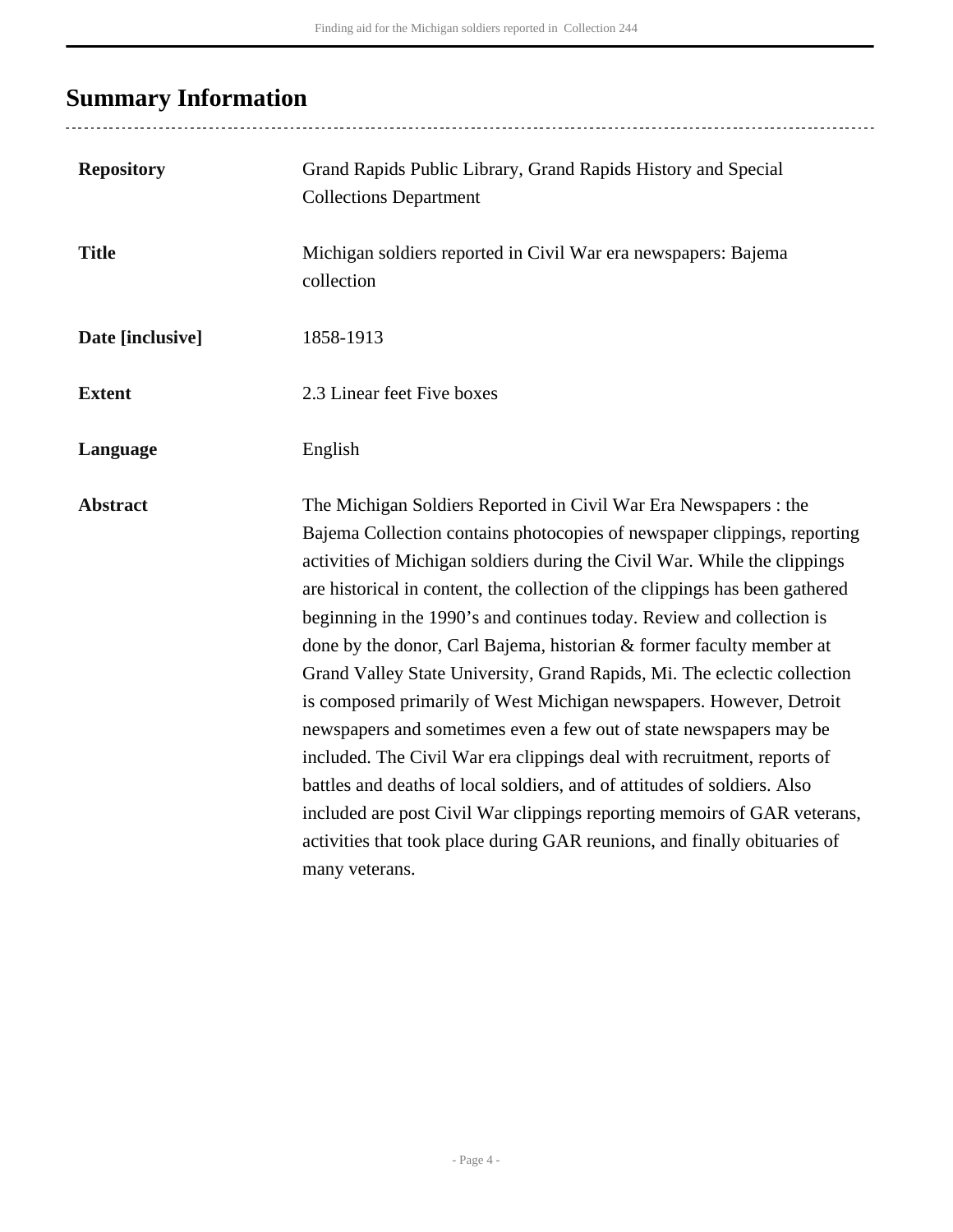## <span id="page-4-0"></span>**Biographical/Historical note**

Dr. Carl Bajema is a Professor of Biology at Grand Valley State University, where he has been on the faculty since 1964. For the past 18 years he has studied the environmental history of Michigan, concentrating on the natural and cultural history of the Grand River Valley. As part of his research activities Professor Bajema has reviewed old newspapers on microfilm, for those published before 1930, for articles related to deforestation and reforestation, terrestrial and aquatic animal populations, transportation, recreation, pollution, floods and flood control. The contents of these articles provide information on the environmental impact of such activities during the first one hundred years of white settlements of the Grand River Valley.

During his newspaper research, Bajema began to notice important articles on other topics and was encouraged to print these out for placement in the Grand Rapids Public Library newspaper clipping files. This endeavor grew until Bajema derived clipping files developed in the following broad subject areas:

African Americans Baseball Education Women

This collection, Michigan Soldiers Reported in the Civil War Era Newspapers, is a result of Bajema's discovery of newspaper articles on this major U.S. historical event, primarily in the local Grand Rapids newspapers of the era, but also in newspapers of other nearby cities. The addition of some information from other cities was prompted by the absence of these local papers for several important months. It is believed that they were printed, but disappeared before the microfilming was done, some time in the mid-20th century.

Carl Bajema has been a functioning local historian in the broader sense for a number of years, having been a member of the Grand Rapids Historical Commission and an active member of the Grand Rapids Historical Society, winning the Baxter Award from that organization in 2006.

### <span id="page-4-1"></span>**Scope and Contents note**

An index for this collection is available on the Grand Rapids Public Library website (Civil War Index).

Each newspaper title clipping folder has its own span date, although the bulk of the total collection is made up of clippings from 1861-1864.

Newspapers included in this collection and their personal span dates are as follows:

Alcona Country Review: 28 February 1879-27 January 1882

Allegan Journal: 27 January 1862-15 Feb 1869.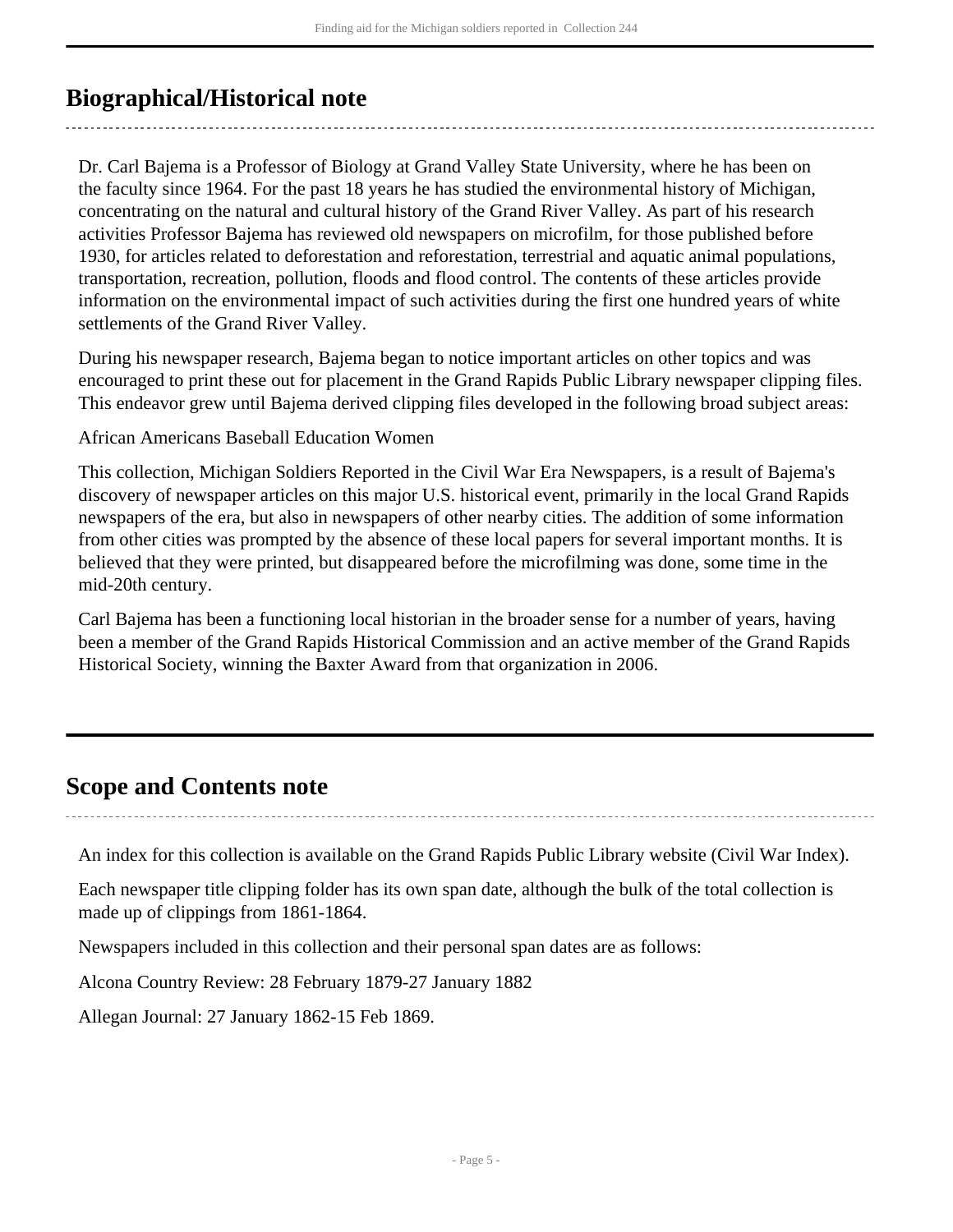Alpena Argus: 16 July 1879-18 September 1895.

- Coopersville Observer: 03 January 1919.
- Detroit Advertiser & Tribune: 17 April 1861-29 December 1863.
- Detroit Free Press: 14 July 1864-22 June 1882
- Detroit Post: 13 August 1866-20 October 1881
- Grand Haven Evening/Daily Tribune: 11 January 1893-17 November 1926.
- Grand Haven News: 07 December 1859-03 February 1864.
- Grand Rapids Daily Democrat: 13 December 1865-01 June 1893
- Grand Rapids Daily Eagle: 03 May 1858-08 January 1894
- Grand Rapids Daily/Evening Leader: 30 May 1879- 15 December 1892.
- Grand Rapids Enquirer & Herald: 05 Jan 1856-02 July 1862.
- Grand Rapids Evening Press: 12 January 1893-26 May 1925.
- Grand Rapids Herald: 09 October 1886-06 September 1935.
- Grand Rapids News: 20 August 1912-04 October 1915.
- Grand Rapids Times: 02 October 1874-13 December 1879.
- Ionia Standard: 09 September 1875- 19 August 1880.
- Lansing Republican: 26 August 1863-13 October 1883.
- Manistee Daily News: 26 May 1897.
- Marquette Mining Journal: 28 January 1882-23 November 1889.
- Muskegon Daily Chronicle: 19 June 1891-07 November 1914.
- Muskegon News & Reporter: 14 May 1884- 20 December 1884.
- Petoskey Record: 07 April 1881- 09 March 1910.
- Reed City Clarion: 24 October 1884-04 August 1897.
- Roscommon News: 08 June 1888.
- Sault Saint Marie News: 17 December 1892

There is also one folder of miscellaneous and dated newspaper clippings and one folder of miscellaneous and unidentified clippings.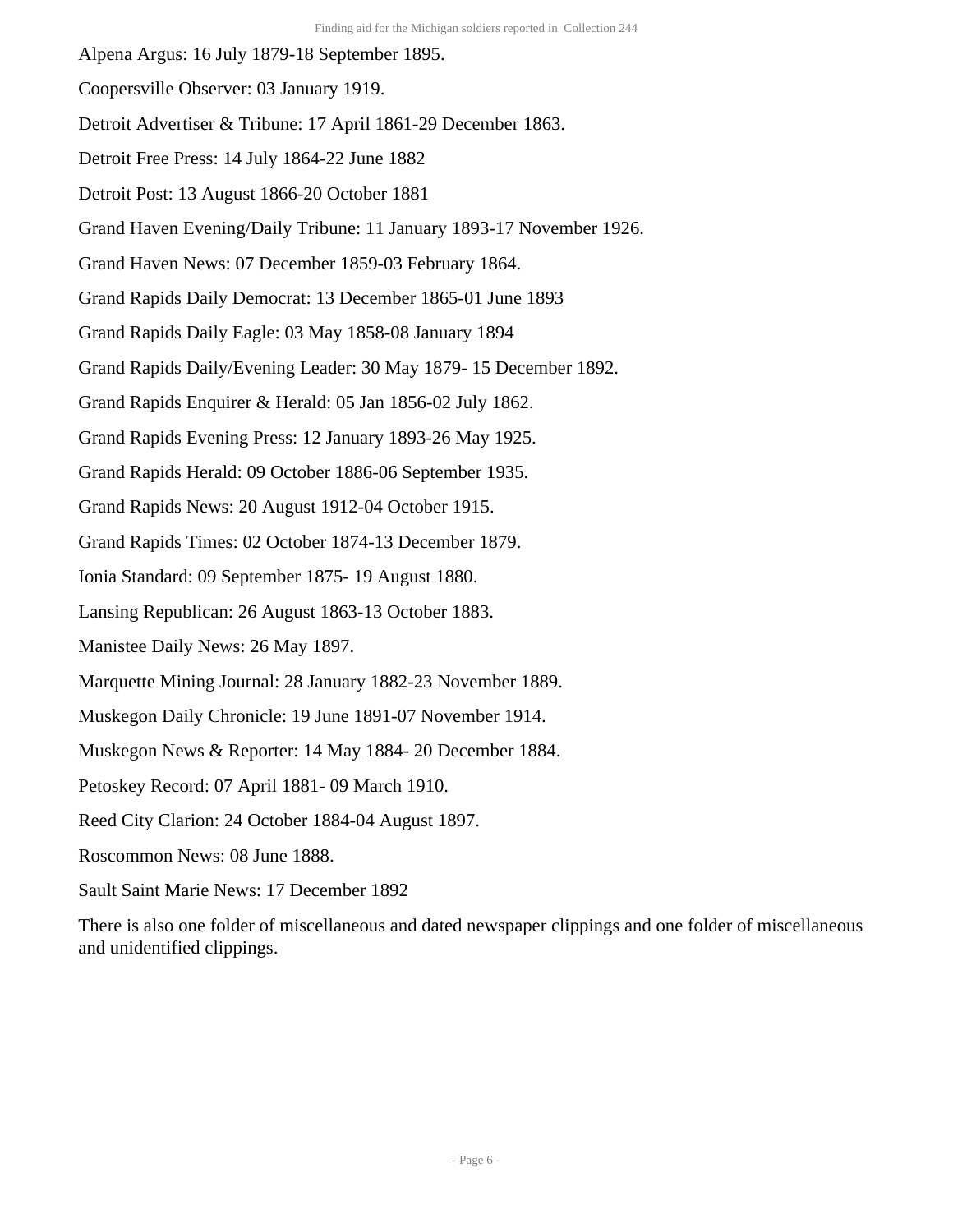### <span id="page-6-0"></span>**Arrangement note**

This version of the collection has been arranged first alphabetically by the name of the newspaper, then chronologically within the folder. Another copy is housed on the public access shelves, and is in order strictly by date.

## <span id="page-6-1"></span>**Administrative Information**

### **Publication Information**

Grand Rapids Public Library, Grand Rapids History and Special Collections Department

#### **Immediate Source of Acquisition note**

Carl Bajema, accession number 1999.035

### <span id="page-6-2"></span>**Controlled Access Headings**

#### **Geographic Name(s)**

• Grand Rapids (Mich.) -- History

#### **Subject(s)**

• United States -- History -- Civil War, 1861-1865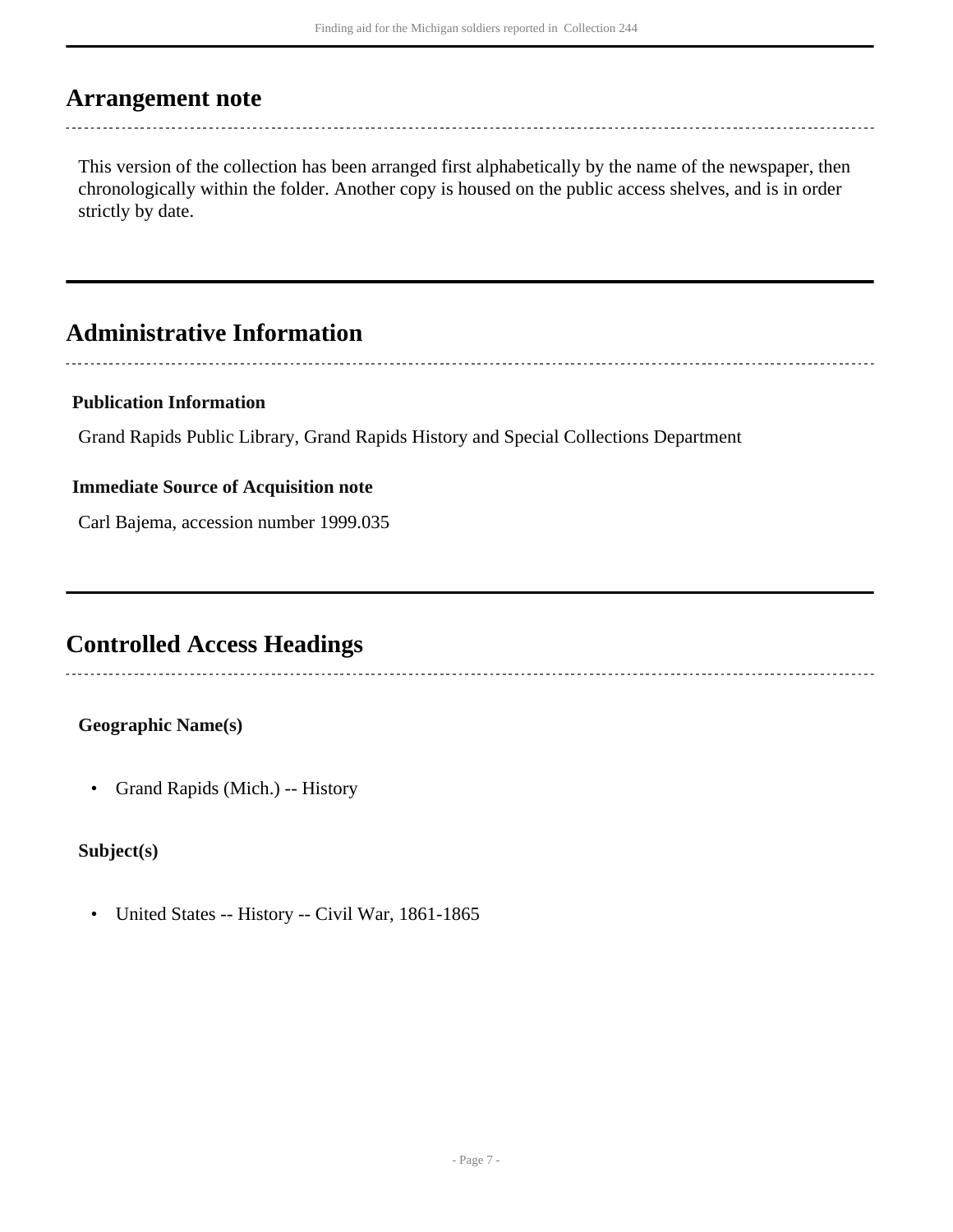## <span id="page-7-0"></span>**Collection Inventory**

<span id="page-7-4"></span><span id="page-7-3"></span><span id="page-7-2"></span><span id="page-7-1"></span>

| Alcona Co. Review (Harrisville, Mi.)    |              |                |
|-----------------------------------------|--------------|----------------|
|                                         | <b>Box</b>   | Folder         |
| 28 February 1879-27 January 1882        | $\mathbf{1}$ | $\mathbf{1}$   |
| <b>Allegan Journal</b>                  |              |                |
|                                         | <b>Box</b>   | Folder         |
| 27 January 1862-15 February 1869        | $\mathbf{1}$ | $\overline{2}$ |
| <b>Alpena Argus</b>                     |              |                |
|                                         | <b>Box</b>   | Folder         |
| 16 July 1879-18 September 1895          | $\mathbf{1}$ | 3              |
| <b>Detroit Advertiser &amp; Tribune</b> |              |                |
|                                         | <b>Box</b>   | <b>Folder</b>  |
| 17 April 1861-13 June 1862              | $\mathbf{1}$ | $\overline{4}$ |
| 07 August 1862-11 May 1863              | $\mathbf{1}$ | $\mathfrak{S}$ |
|                                         | $\mathbf{1}$ | 6              |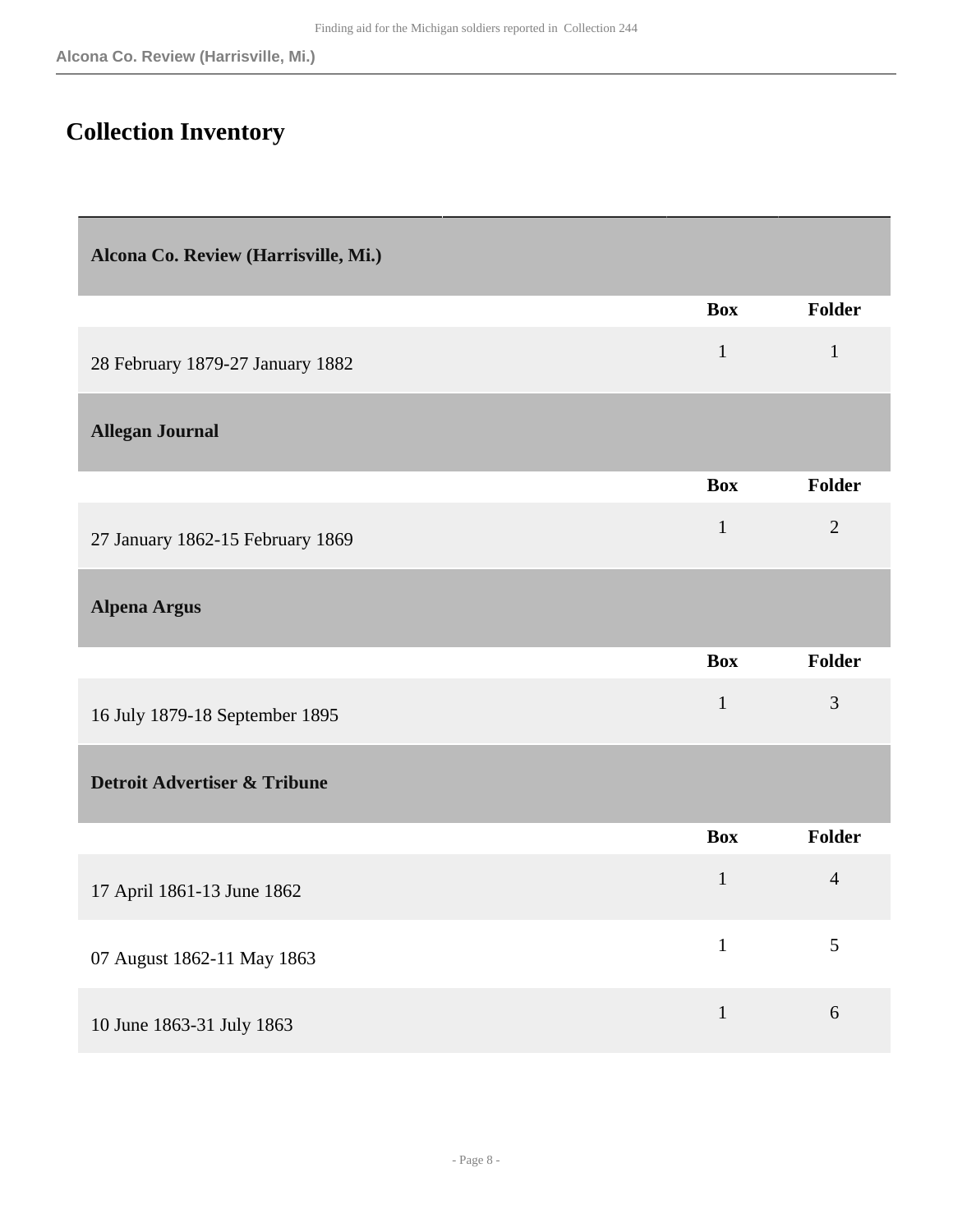<span id="page-8-3"></span><span id="page-8-2"></span><span id="page-8-1"></span><span id="page-8-0"></span>

| 01 August 1863-31 October 1863           | $\mathbf{1}$ | $\overline{7}$ |
|------------------------------------------|--------------|----------------|
| 03 November 1863-29 December 1863        | $\mathbf{1}$ | $8\,$          |
| <b>Detroit Free Press</b>                |              |                |
|                                          | <b>Box</b>   | Folder         |
| 14 July 1864-22 June 1882                | $\mathbf{1}$ | 9              |
| <b>Detroit Post</b>                      |              |                |
|                                          | <b>Box</b>   | Folder         |
| 13 August 1866-20 October 1881           | $\mathbf{1}$ | 10             |
| <b>Grand Haven Evening/Daily Tribune</b> |              |                |
|                                          | <b>Box</b>   | Folder         |
| 11 January 1893-07 May 1909              | $\mathbf{1}$ | 11             |
| 10 March 1910-17 November 1926           | $\mathbf{1}$ | 12             |
| <b>Grand Haven News</b>                  |              |                |
|                                          | <b>Box</b>   | Folder         |
|                                          |              |                |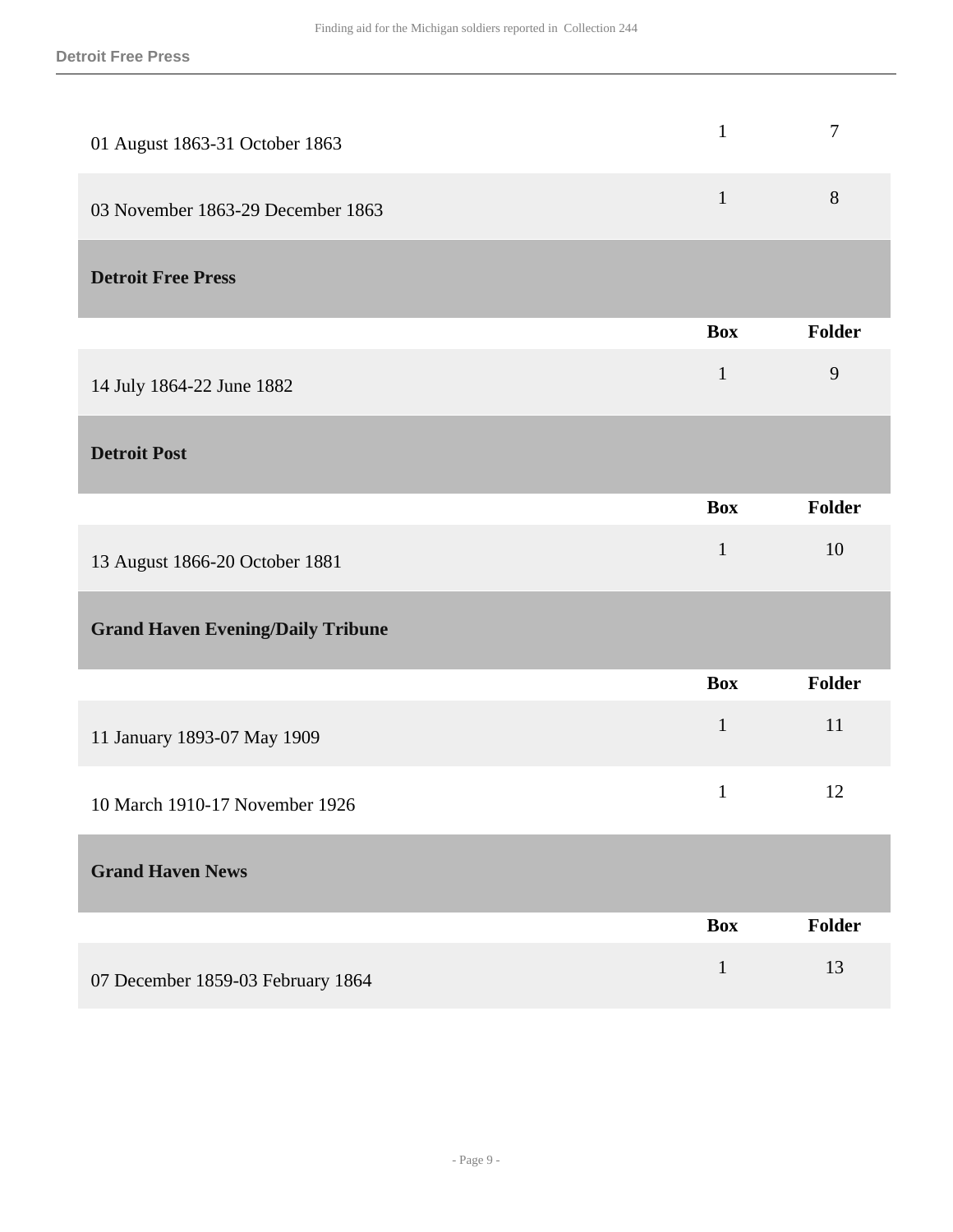<span id="page-9-0"></span>

|                                     | <b>Box</b>                  | <b>Folder</b> |
|-------------------------------------|-----------------------------|---------------|
| 13 December 1865 - 29 December 1891 | 2                           |               |
| 02 January 1892-30 July 1892        | $\mathcal{D}_{\mathcal{L}}$ | 2             |
| 03 August 1892-01 June 1893         | $\mathcal{D}$               | 3             |

### <span id="page-9-1"></span>**Grand Rapids Daily Eagle**

|                                    | <b>Box</b>     | <b>Folder</b>  |
|------------------------------------|----------------|----------------|
| 03 May 1858-31 July 1863           | $\overline{2}$ | $\overline{4}$ |
| 05 August 1863-31 December 1863    | $\overline{2}$ | 5              |
| 06 January 1864-28 October 1864    | 3              | $\mathbf{1}$   |
| 03 November 1864-29 April 1865     | 3              | $\overline{2}$ |
| 03 May 1865-15 August 1866         | 3              | 3              |
| 06 September 1866-13 December 1879 | 3              | $\overline{4}$ |
| 11 February 1880-08 January 1894   | 3              | 5              |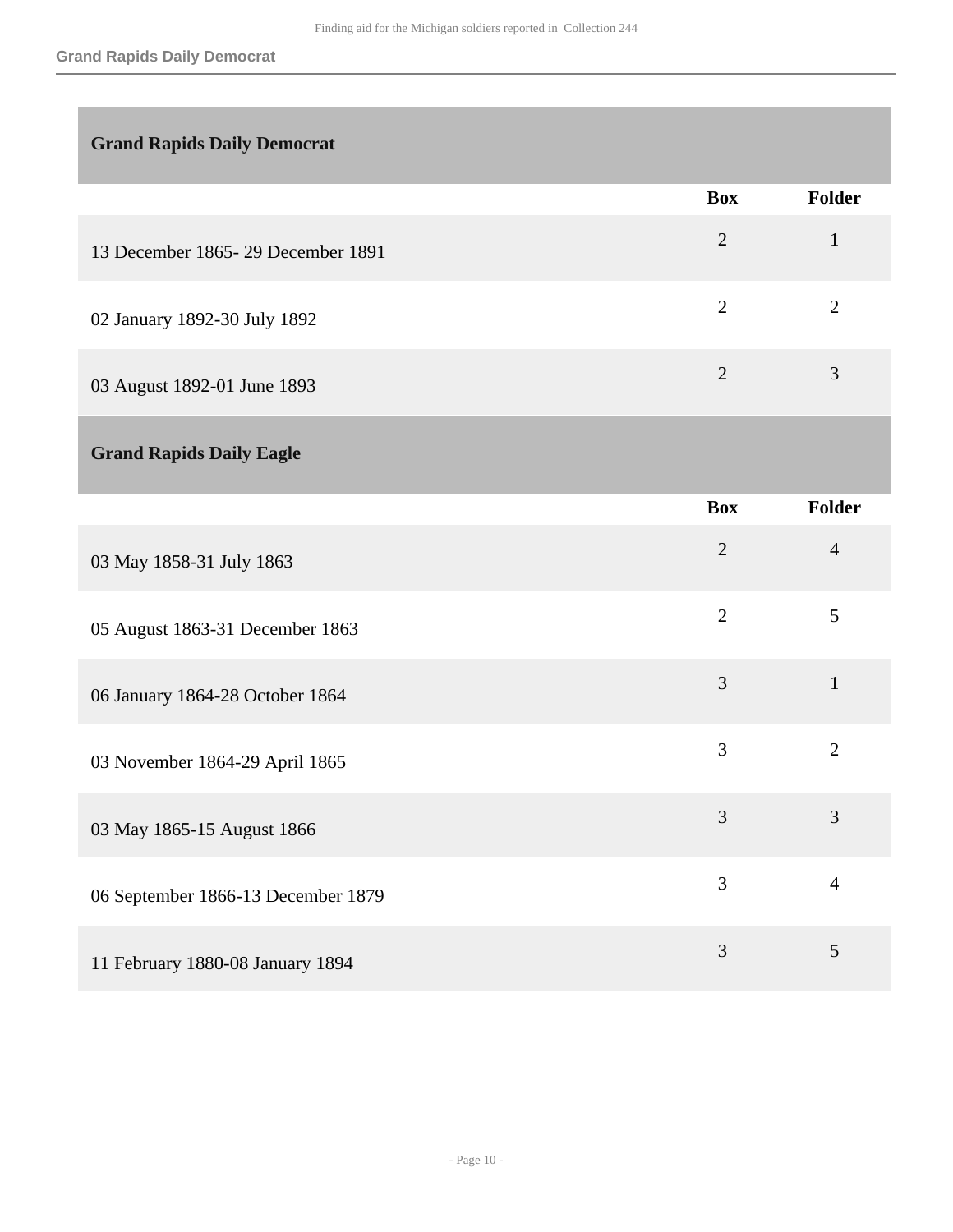### <span id="page-10-0"></span>**Grand Rapids Daily Enquirer & Herald**

<span id="page-10-1"></span>

|                                          | <b>Box</b>     | Folder |
|------------------------------------------|----------------|--------|
| 05 January 1856-02 July 1862             | 3              | 6      |
| <b>Grand Rapids Daily/Evening Leader</b> |                |        |
|                                          | <b>Box</b>     | Folder |
| 30 May 1879-26 March 1887                | 3              | 7      |
| 01 April 1887-15 December 1892           | $\overline{4}$ |        |

### <span id="page-10-2"></span>**Grand Rapids Evening Press (Grand Rapids Press)**

<span id="page-10-3"></span>

|                                    | <b>Box</b>     | Folder         |
|------------------------------------|----------------|----------------|
| 12 January 1893-09 December 1907   | $\overline{4}$ | $\overline{2}$ |
| 24 June 1908-31 August 1925        | $\overline{4}$ | 3              |
| 01 September 1925-11 November 1998 | $\overline{4}$ | $\overline{4}$ |
| <b>Grand Rapids News</b>           |                |                |
|                                    | <b>Box</b>     | Folder         |
| 07 January 1909-04 October 1915    | $\overline{4}$ | 5              |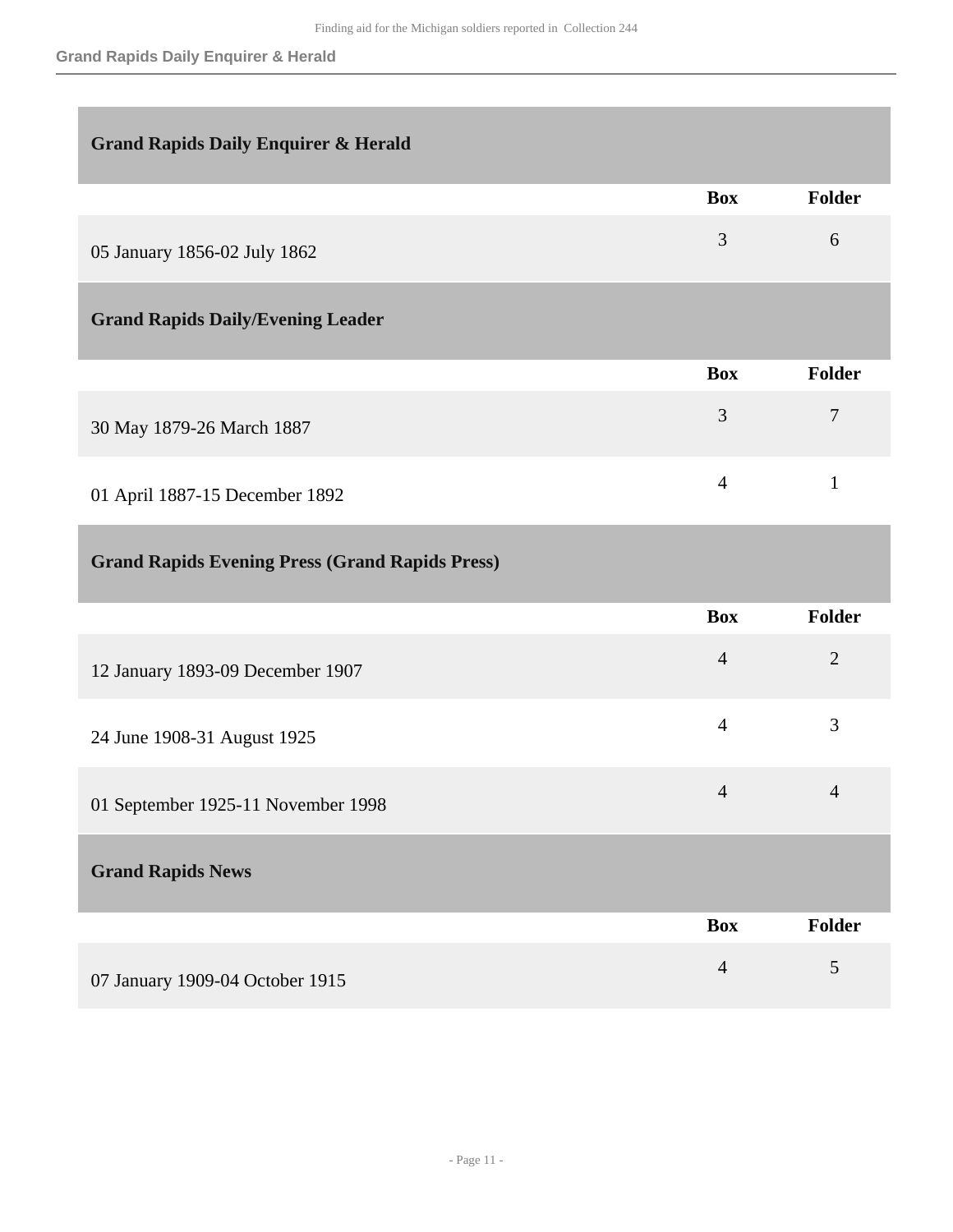### <span id="page-11-0"></span>**Grand Rapids Herald**

|                                   | <b>Box</b> | Folder |
|-----------------------------------|------------|--------|
| 09 October 1886-27 December 1908  | 5          |        |
| 11 January 1909-05 December 1914  | 5          | 2      |
| 02 January 1915-24 December 1922  | 5          | 3      |
| 21 January 1923-06 September 1935 | 5          | 4      |

### <span id="page-11-1"></span>**Grand Rapids Post**

<span id="page-11-3"></span><span id="page-11-2"></span>

|                                           | <b>Box</b> | Folder         |
|-------------------------------------------|------------|----------------|
| 2 May 1902-1 April 1905                   | 5          | 5              |
| <b>Grand Rapids Saturday Evening Post</b> |            |                |
|                                           | <b>Box</b> | Folder         |
| 12 December 1874-01 April 1882            | 6          | $\mathbf{1}$   |
| <b>Grand Rapids Times</b>                 |            |                |
|                                           | <b>Box</b> | Folder         |
| 02 October 1874-13 December 1879          | 6          | $\overline{2}$ |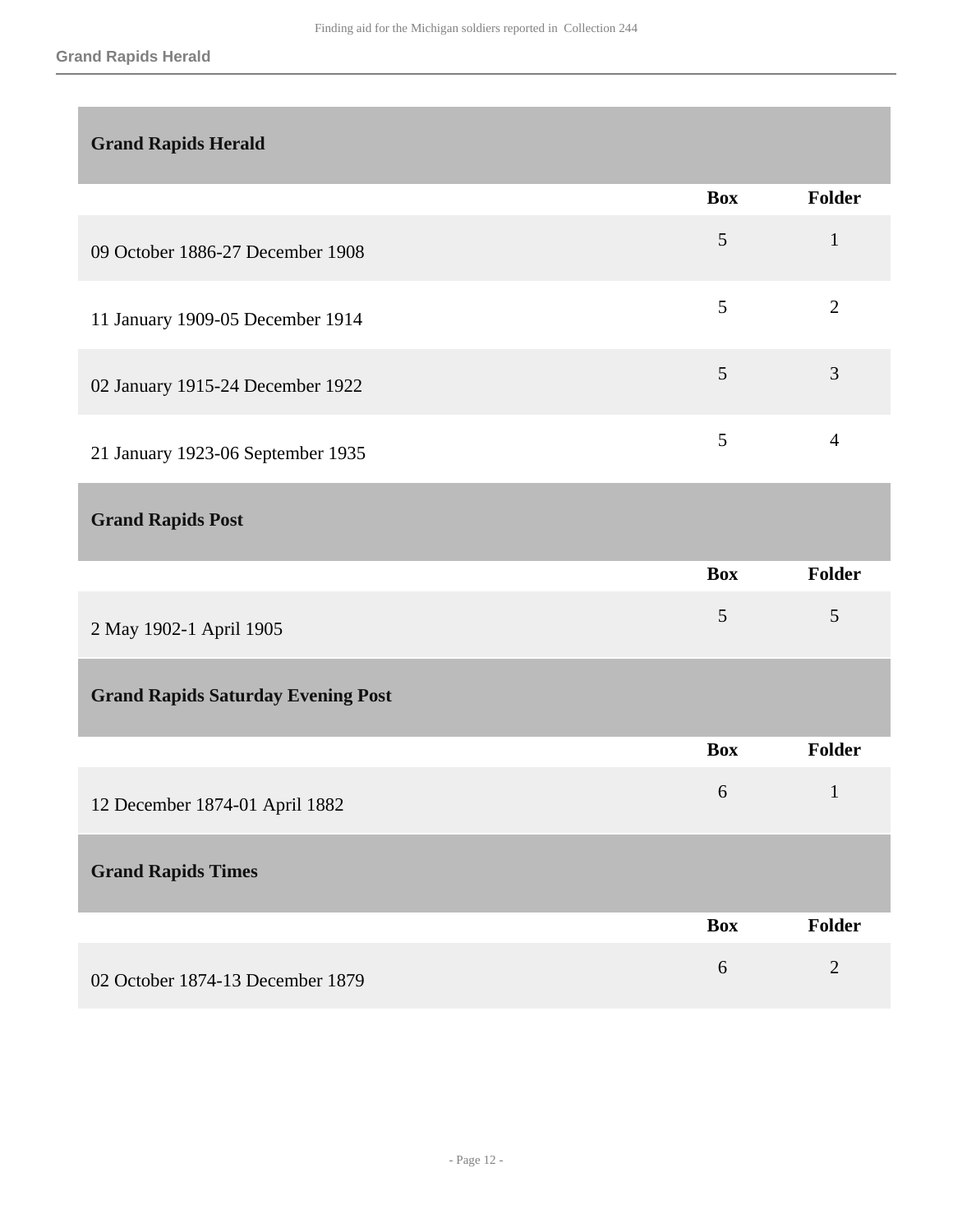<span id="page-12-4"></span><span id="page-12-3"></span><span id="page-12-2"></span><span id="page-12-1"></span><span id="page-12-0"></span>

| <b>Ionia Standard</b>            |            |                |
|----------------------------------|------------|----------------|
|                                  | <b>Box</b> | Folder         |
| 09 September 1875-19 August 1880 | 6          | $\mathfrak{Z}$ |
| <b>Lansing Republican</b>        |            |                |
|                                  | <b>Box</b> | <b>Folder</b>  |
| 26 August 1863-13 October 1883   | 6          | $\overline{4}$ |
| <b>Manistee Daily News</b>       |            |                |
|                                  | <b>Box</b> | Folder         |
| 27 January 1897                  | 6          | $\mathfrak{S}$ |
| <b>Marquette Mining Journal</b>  |            |                |
|                                  | <b>Box</b> | <b>Folder</b>  |
| 28 January 1882-23 November 1889 | 6          | 6              |
| <b>Michigan Investor</b>         |            |                |
|                                  | <b>Box</b> | Folder         |
| 4 July 1903-2 July 1927          | $\sqrt{6}$ | $\tau$         |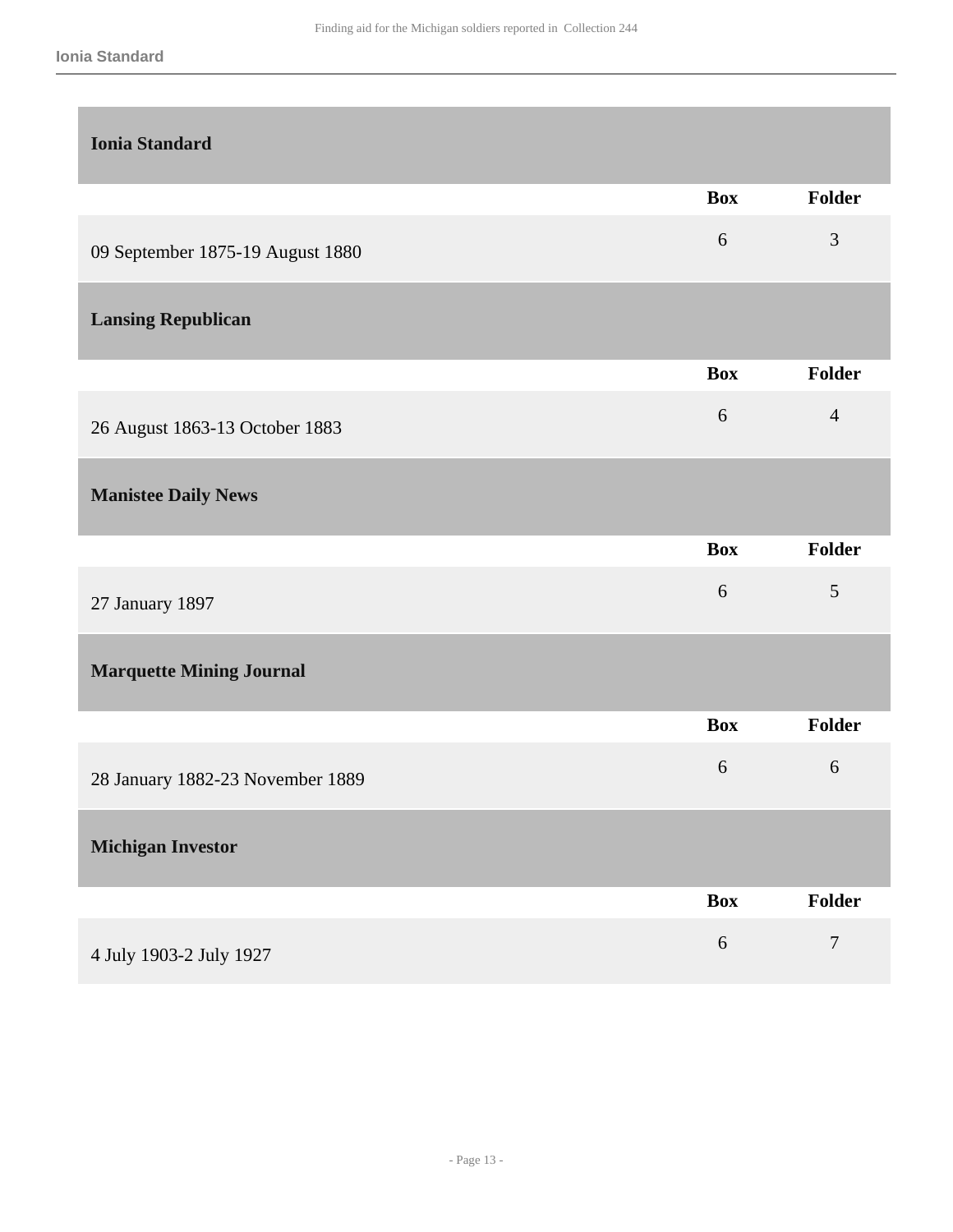<span id="page-13-4"></span><span id="page-13-3"></span><span id="page-13-2"></span><span id="page-13-1"></span><span id="page-13-0"></span>

| <b>Michigan Tradesman</b>                         |            |                |
|---------------------------------------------------|------------|----------------|
|                                                   | <b>Box</b> | Folder         |
| 6 July 1904-12 December 1928                      | 6          | 8              |
| <b>Muskegon Daily Chronicle</b>                   |            |                |
|                                                   | <b>Box</b> | Folder         |
| 28 September 1882-28 December 1887                | 6          | 9              |
| 04 January 1888-20 December 1888                  | 6          | 10             |
| 02 January 1889-07 November 1914                  | 6          | 11             |
| <b>Muskegon News &amp; Reporter</b>               |            |                |
|                                                   | <b>Box</b> | Folder         |
| 14 May 1884-28 January 1892                       | $\tau$     | $\mathbf{1}$   |
| <b>Petoskey Record</b>                            |            |                |
|                                                   | <b>Box</b> | Folder         |
| 07 April 1881-09 March 1910                       | $\tau$     | $\overline{2}$ |
| <b>Petoskey Evening News &amp; Daily Resorter</b> |            |                |
|                                                   | <b>Box</b> | <b>Folder</b>  |